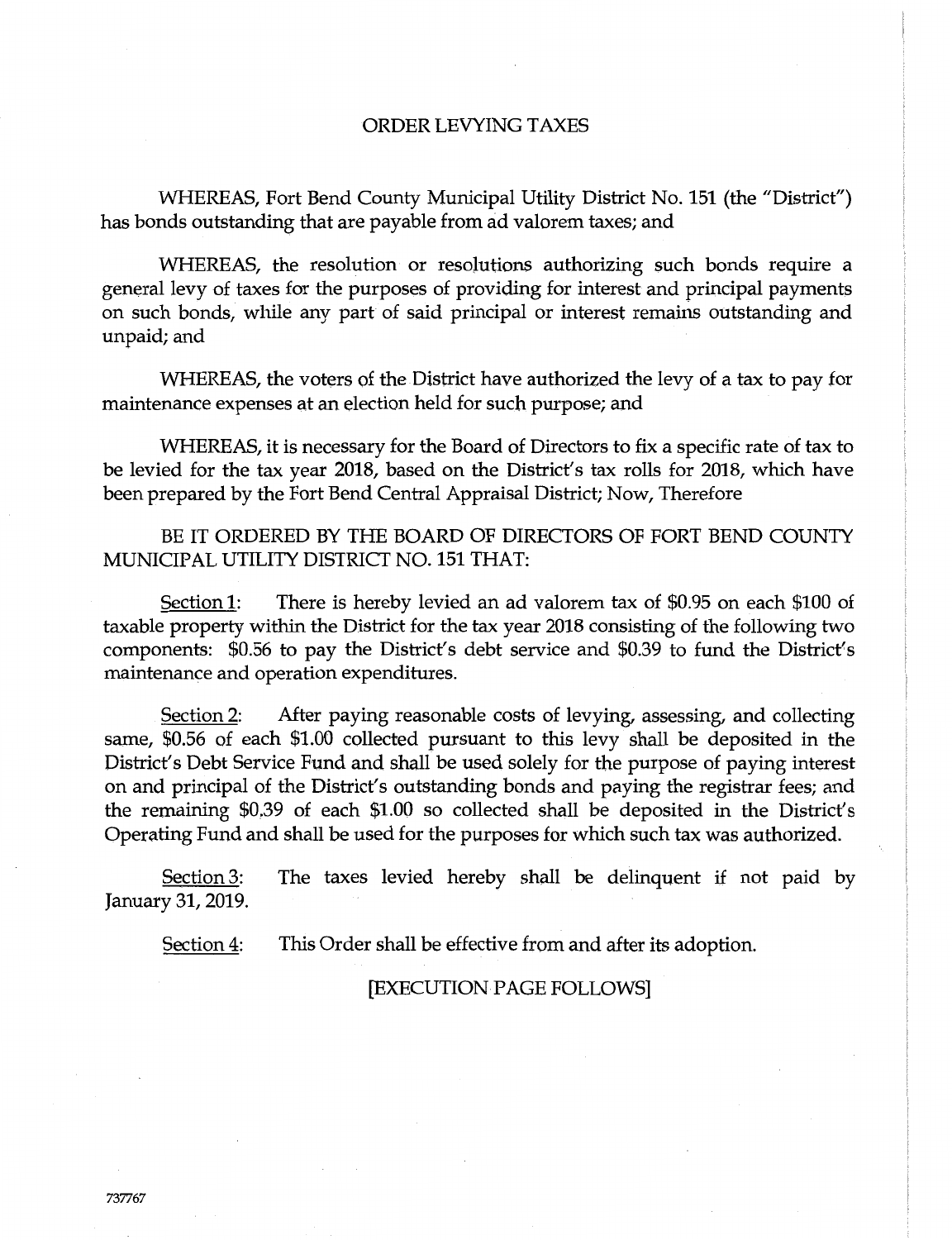PASSED AND APPROVED on September 19, 2018.

President, Board of Directors

ATTEST:

See p 1

Secretary, Board of Directors